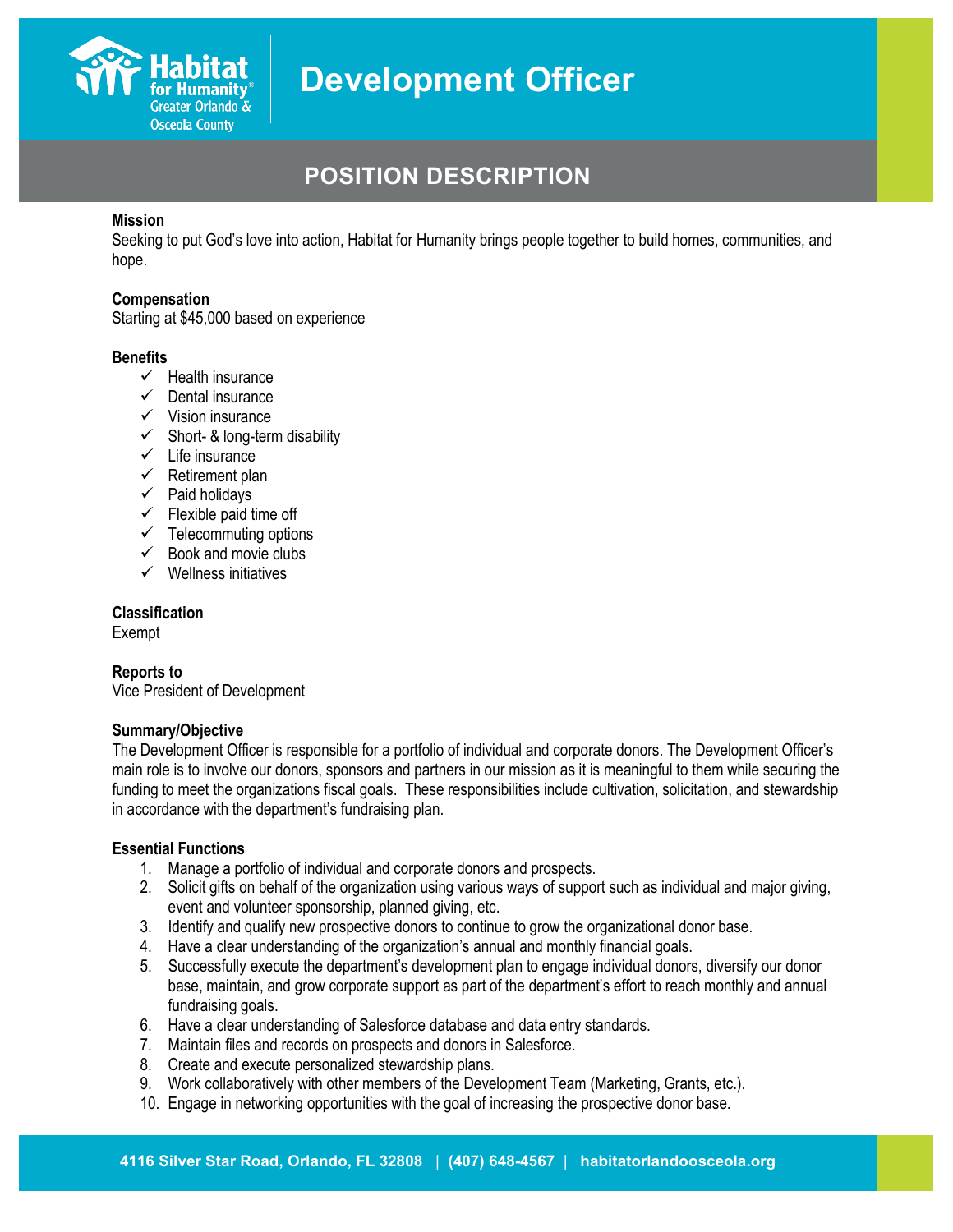

# **POSITION DESCRIPTION**

- 11. Effectively and passionately communicate our mission and outcomes to donors.
- 12. Always represent the organization positively.
- 13. Provide weekly and monthly report to the Vice President of Development regarding appointments, meetings and pipeline of donors and prospects.

#### **Competencies**

- 1. Passionate about the Habitat for Humanity mission and purpose
- 2. Experience in managing and tracking multiple prospects and donors
- 3. Ability to function effectively with a minimum of daily direction and support
- 4. Can solve problems and make decisions independently in a creative and effective manner
- 5. Proficient in Microsoft Office Suite
- 6. Ability to work directly with people from diverse racial, ethnic, and socioeconomic backgrounds
- 7. Knowledge of the MOVES management system
- 8. Ability to work independently as well as in a team
- 9. Have a strong knowledge of fundraising best practices, and current trends in charitable giving
- 10. Outstanding presentation skills
- 11. Outstanding written and verbal communication skills
- 12. Must adhere to the highest ethical standards and convey sensitivity to the needs of donors

#### **Supervisory Responsibility**

This position has no supervisory responsibility.

#### **Work Environment**

This job operates in a professional office environment or at various event sites. This role routinely uses standard office equipment such as computers, phones, photocopiers, filing cabinets and fax machines. This position may require working in various weather conditions.

#### **Physical Demands**

The physical demands described here are representative of those that must be met by an employee to successfully perform the essential functions of this job. This position requires extended periods of sitting and standing. The employee must also occasionally lift and move up to 25 pounds.

## **Position Type/Expected Hours of Work**

This is a full-time, salaried position and hours of work and days are Monday through Friday, 9 a.m. to 5 p.m. Some early morning, evenings and weekends may be required.

## **Travel**

Travel, if any, is primarily local during the business hours and mileage is reimbursed.

## **Required Education and Experience**

Bachelor's Degree in Nonprofit Management or related field or three years' experience fundraising with a nonprofit organization

Knowledge of Customer Relations Management system, Salesforce is preferred Must obtain Anti-Money Laundering certificate within first 90 days: training provided by Habitat Must exhibit strong fiscal responsibility; requires credit check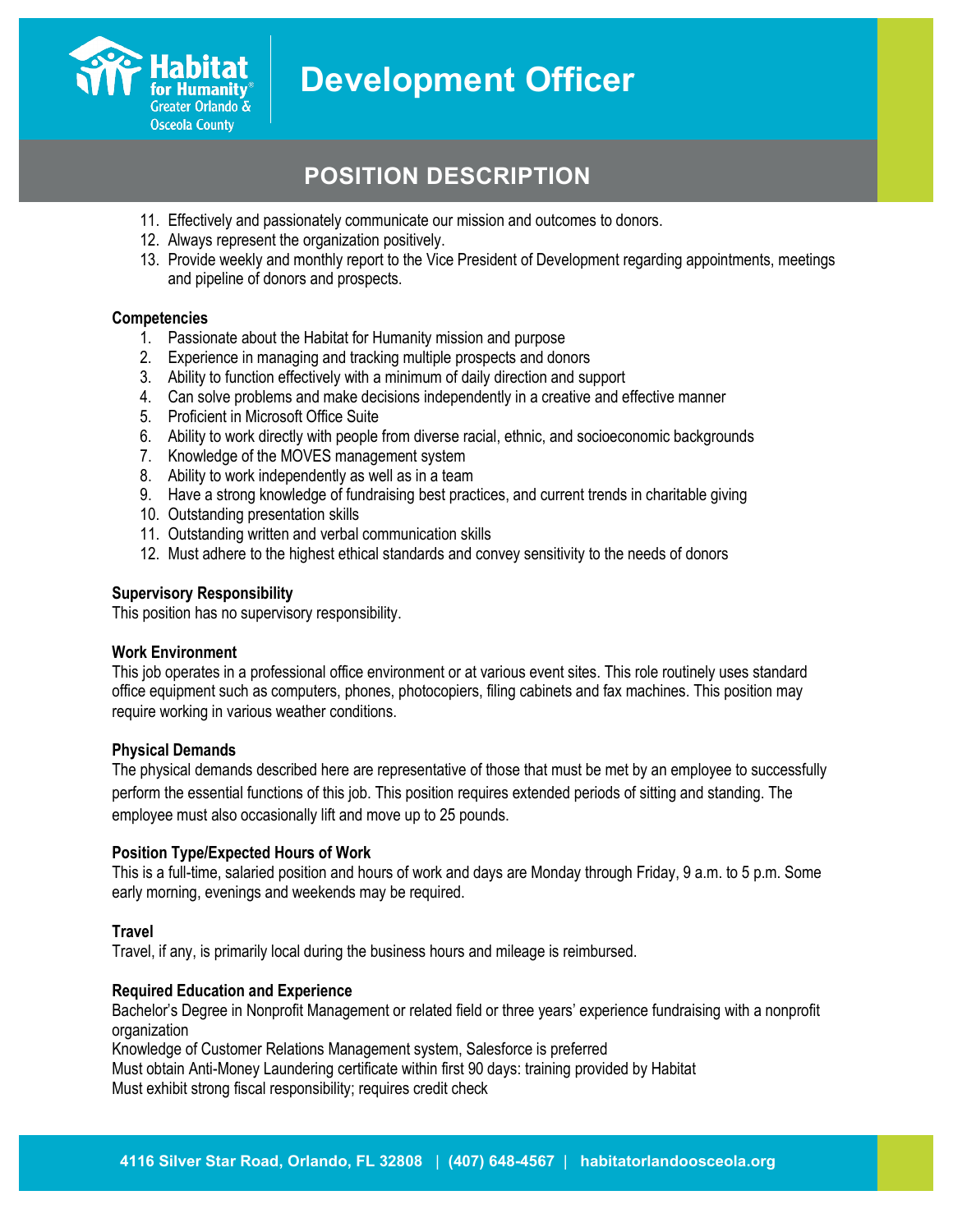

# **POSITION DESCRIPTION**

## **Other Duties**

Please note this job description is not designed to cover or contain a comprehensive listing of activities, duties or responsibilities that are required of the employee for this job. Duties, responsibilities, and activities may change at any time with or without notice.

#### **Office Location:**

4116 Silver Star Rd. Orlando, FL 32808

**To Apply:**

Please send resume and cover letter to employment@habitatorlandoosceola.org All resumes will be reviewed upon receipt.

*Habitat for Humanity Greater Orlando & Osceola County, Inc. is an equal opportunity employer and seeks to employ and assign the best qualified personnel for all our positions in a manner that does not unlawfully discriminate against any person because of race, color, religion, gender, marital status, age, national origin, physical or mental disability, sexual orientation, veteran/reserve national guard status, or any other status or characteristic protected by law.*

*4/26/2022*